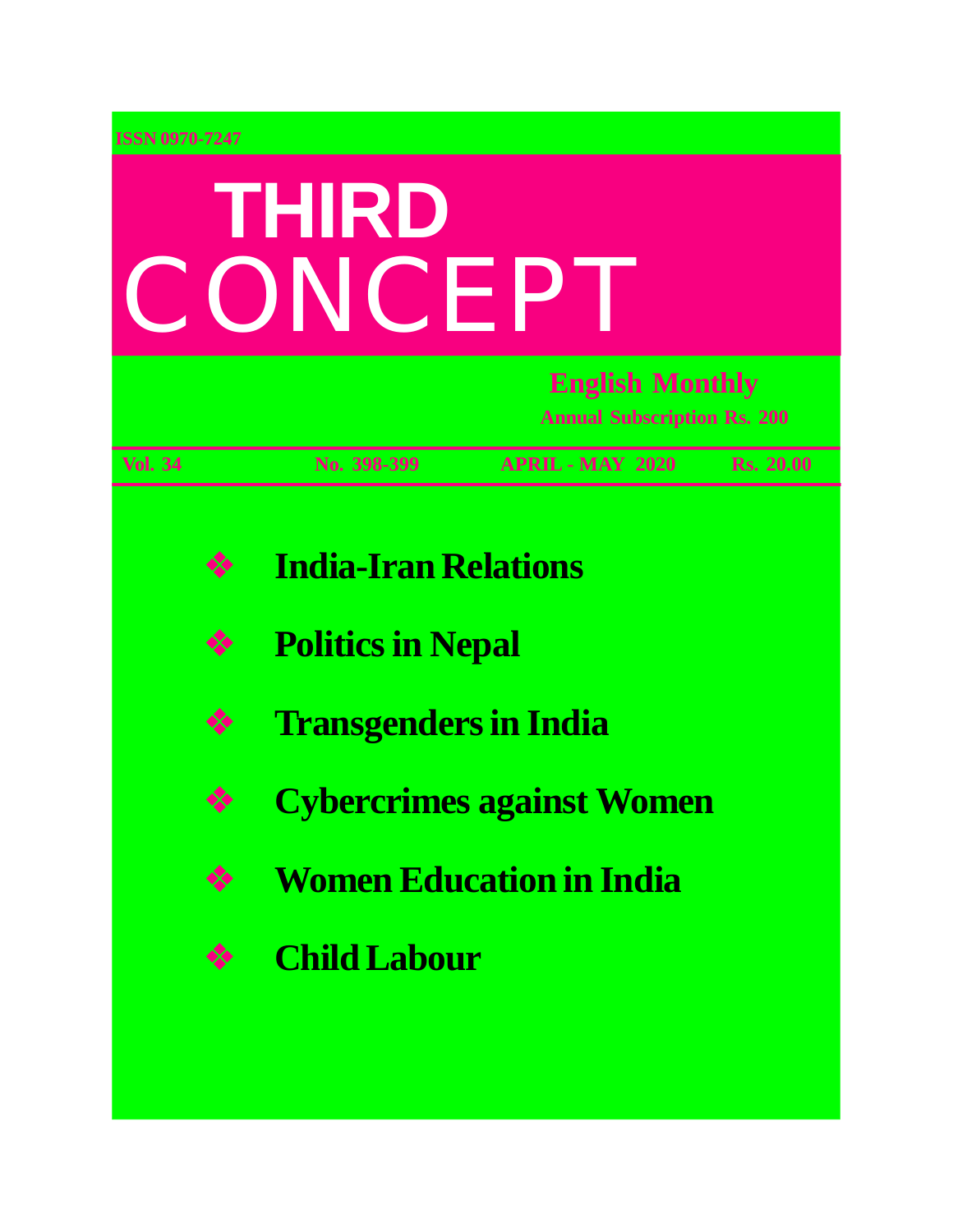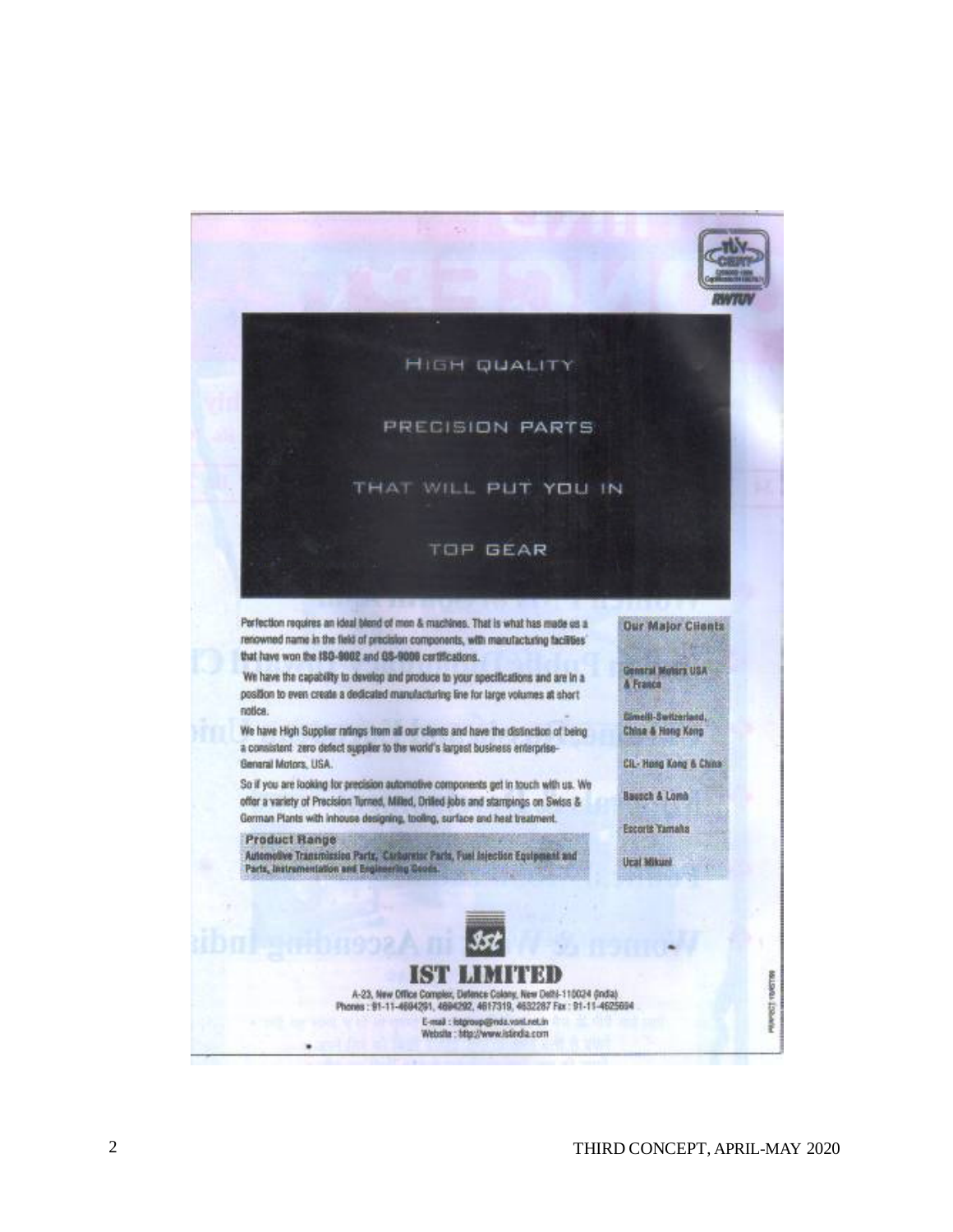### **EDITORIAL BOARD**

| Y.C. Simhadri, Professor (Retd),             | Vice-Chancellor, Banaras Hindu University,<br>Andhra University, Nagarjuna University, Patna<br>University (Two Terms), Member, University<br><b>Grants Commission Consultant, United Nations</b><br>University, Tokyo, UNESCO, Thailand Director,<br>Institute of Constitutional and Parliamentary<br>Studies ICPS. |
|----------------------------------------------|----------------------------------------------------------------------------------------------------------------------------------------------------------------------------------------------------------------------------------------------------------------------------------------------------------------------|
| <b>Eddie J. Girdner, (Retired Professor)</b> | Izmir University, Izmir, Turkey.                                                                                                                                                                                                                                                                                     |
| Dr. Kalim Siddiqui,                          | Teaches International Economy, Department of<br>Accounting, Finance, and Economics, The<br>Business School, University of Huddersfield,<br>Queensgate, Huddersfield, UK.                                                                                                                                             |
| Vikram Soni, Professor (Retd),               | Jamia Millia Islamia, Centre for Theoretical<br>Physics, New Delhi.                                                                                                                                                                                                                                                  |
| Dr. Sabahudin Hadzialic, Professor,          | Sarajevo, Bosnia and Herzegovina.                                                                                                                                                                                                                                                                                    |
|                                              | Dr. Hab. Dorota Siemieniecka, Prof. NCU V-ce Dean for Research and International<br>Cooperation Faculty of Education, Nicolaus<br>Copernicus University, Toruń, Poland.                                                                                                                                              |
| Dr. Rajkumar Singh, Professor, & Head,       | University Department of Political Science, B.N.<br>Mandal University, West Campus, Post-Graduate<br>Centre, Saharsa. Bihar.                                                                                                                                                                                         |
| Sudhanshu Tripathi, Professor,               | Political Science, and Director (Inch) School of<br>Social sciences, U.P. Rajarshi Tandon Open<br>University, Allahabad, U.P.                                                                                                                                                                                        |
| Dr. Ritu Sapra, Associate Professor,         | Department of Commerce, Delhi School of<br>Economics, Delhi University, Delhi.                                                                                                                                                                                                                                       |
| Dr. Alok Kumar Gupta,                        | Associate Professor, Center for Political Studies,<br>Central University of South Bihar Gaya.                                                                                                                                                                                                                        |
| Dr. Pooran Koli, Associate Professor,        | Department of Chemistry, J.N.V. University,<br>Jodhpur.                                                                                                                                                                                                                                                              |
| Nisar Ahmed I Mulla, Professor,              | Head, Department of Commerce, Maulana Azad<br>National Urdu University, Hyderabad.                                                                                                                                                                                                                                   |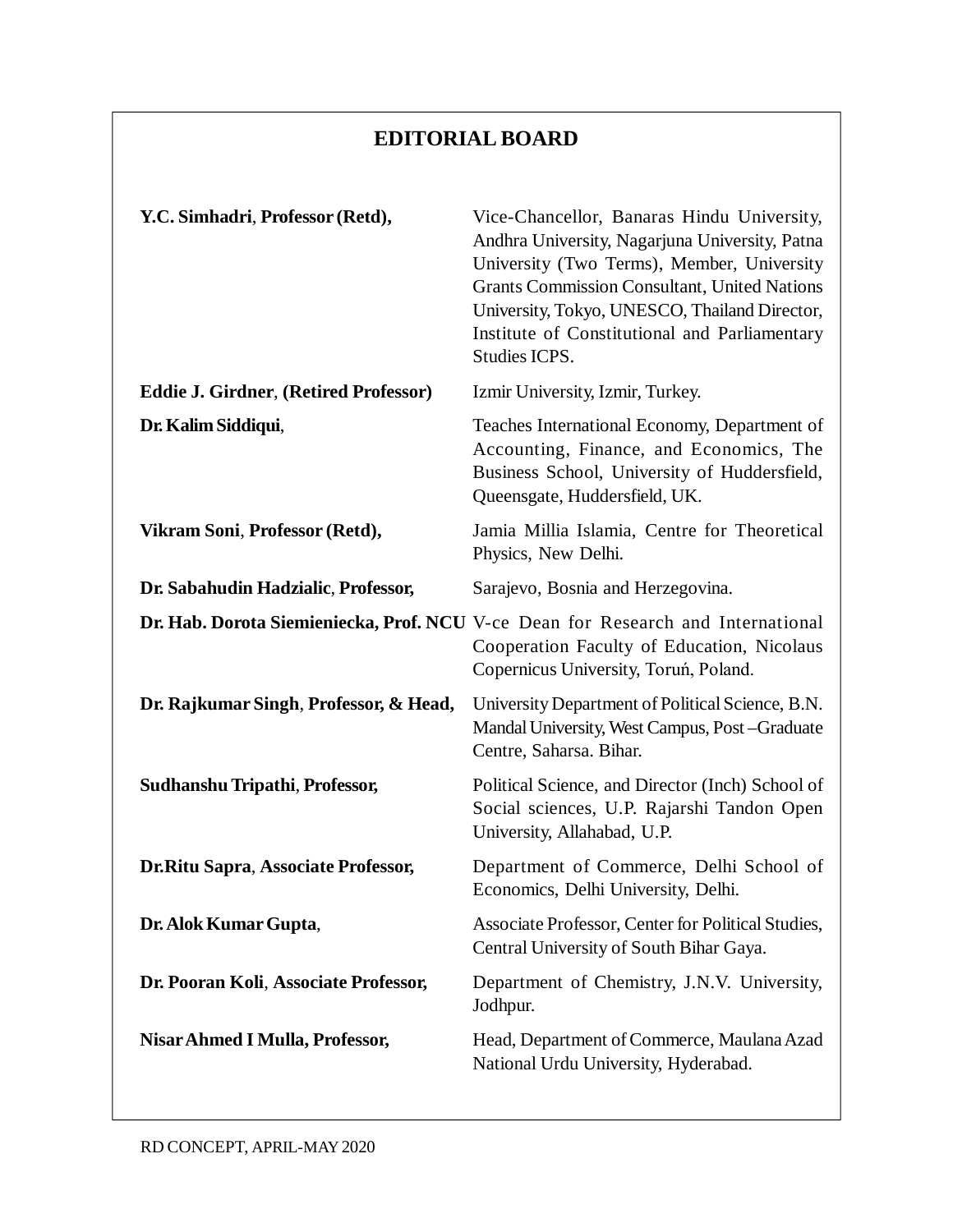

# **An International Journal of Ideas**

#### **Vol. 34 No. 398-399 APRIL - MAY 2020 Rs. 20.00**

**Third Concept** aims at providing a platform where a meaningful exchange of ideas can take place among the people of the Third World. The attempt will be to communicate, debate and disseminate information, ideas and alternatives for the resolution of the common problems facing humankind. We welcome contributions from academics, journalists and even from those who may never have published anything before. The only requirement is a concern for and desire to understand and take the issue of our time. Contributions may be descriptive, analytical or theoretical. They may be in the form of original articles, reactions to previous contributions, or even a comment on a prevailing situation. All contributions, neatly typed in double space, may be addressed to:

| Editor                                    | <b>Consulting Editor</b> |  |
|-------------------------------------------|--------------------------|--|
| <b>Babuddin Khan</b>                      | M. L. Sharma             |  |
| Deputy Editor                             | Managing Editor          |  |
| Manoj K. Narula                           | R. Prudhvi Raju          |  |
| <b>Business Executive</b>                 | <b>Art Director</b>      |  |
| R.S.Rawat                                 | Purba Roy                |  |
| <b>Business Executive South-east Asia</b> |                          |  |
| Shatrughan Kumar Dwivedi                  |                          |  |

While the Editor accepts responsibility for the selection of materials to be published, individual authors are responsible for the facts, figures, and views in their articles. However, the Editor reserves the right to edit the articles for reasons of space and clarity.

### **Published, Printed and Owned by** Babuddin Khan Third Concept, LB - 39, Prakash Deep Building, 7, Tolstoy Marg, New Delhi-110 001. Ph : 23711092, 23712249, Fax No: 23711092. E-mail : [third.concept@rediffmail.com](mailto:third.concept@rediffmail.com) Website: [www.thirdconceptjournal.co.in](http://www.thirdconceptjournal.co.in)

### **THIRD CONCEPT NOW UGC-CARE List**

**Designed by**: **Pt. Tejpal**

#### **Editorial**

| Nation Under Lockdown!<br>B.K.                                                                                         | 5        |
|------------------------------------------------------------------------------------------------------------------------|----------|
| India-Iran Relations: Navigating the<br><b>Current Challenges</b>                                                      | 7        |
| Dr. Farah Naaz<br>Nepal: From Constitutional Monarchy                                                                  | 12       |
| Dr. Badruddin<br>Tribal Contestants of Jharkhand in Hockey<br>Dr Seema M. Minz & Mrs. Nirmala Tirkey                   | 16       |
| Cybercrimes against Women in India<br>Dr. T. Sadashivam                                                                | 22       |
| Problems of Transgenders in Indian Society<br>Amitha Rani & Sindhe Jaganath R.                                         | 26       |
| <b>Ethical Values and Media Professionals</b><br>in Manipur<br>Sunil Koijam                                            | 29       |
| Issues in Ghanaian Basic Education<br>Kofi N. Mpuangnan                                                                | 35       |
| Appraising Attitudes of Pupils & teachers<br>Agnes Humtsoe & K.C. Kapoor                                               | 38       |
| <b>Public Distribution System</b><br>Dr. Geetamma. K.                                                                  | 42       |
| The Economic Burden of Locomotor<br>Disability in Tamil Nadu<br>Dr. P. Natarajamurthy & V. Sathish Kumar               | 44       |
| Changing Status of Women Education in India<br>Banashree Ghosal & Niranjan Manna                                       | 48       |
| Significance of the Anglo-Kuki War, 1917-1919 52<br>Doungul L. Haokip                                                  |          |
| Child Labour in India<br>Dipen Saikia                                                                                  | 55       |
| Healthcare Consciousness in Indian Schools<br>Dr. Swaleha Sindhi                                                       | 58       |
| Parental Encouragement & Academic<br>Mrs. Buli Gogoi, Prof. J. Sahoo & G. Tamuli                                       | 63       |
| Maternal Healthcare Schemes in India<br>Jagadevi S & Dr Jaikishan Thakur                                               | 68       |
| Women Empowerment and Government<br>Naganna Basangouda & Dr Shanta B Astige<br>Quality Enhancement in Higher Education | 71<br>74 |
| Dr S.Y. Margaret & Dr R. P. Kalpana<br>Menstrual Health and Hygiene                                                    | 78       |
| Lakshmi Mallik D. M<br>Problems of Inclusive Education                                                                 | 82       |
| Dr. Kusum Babla<br>The implausible Cultural Heritage of Sahariya<br>Manish Tyagi & Prof. Soubhagya Ranjan Padhi        | 86       |